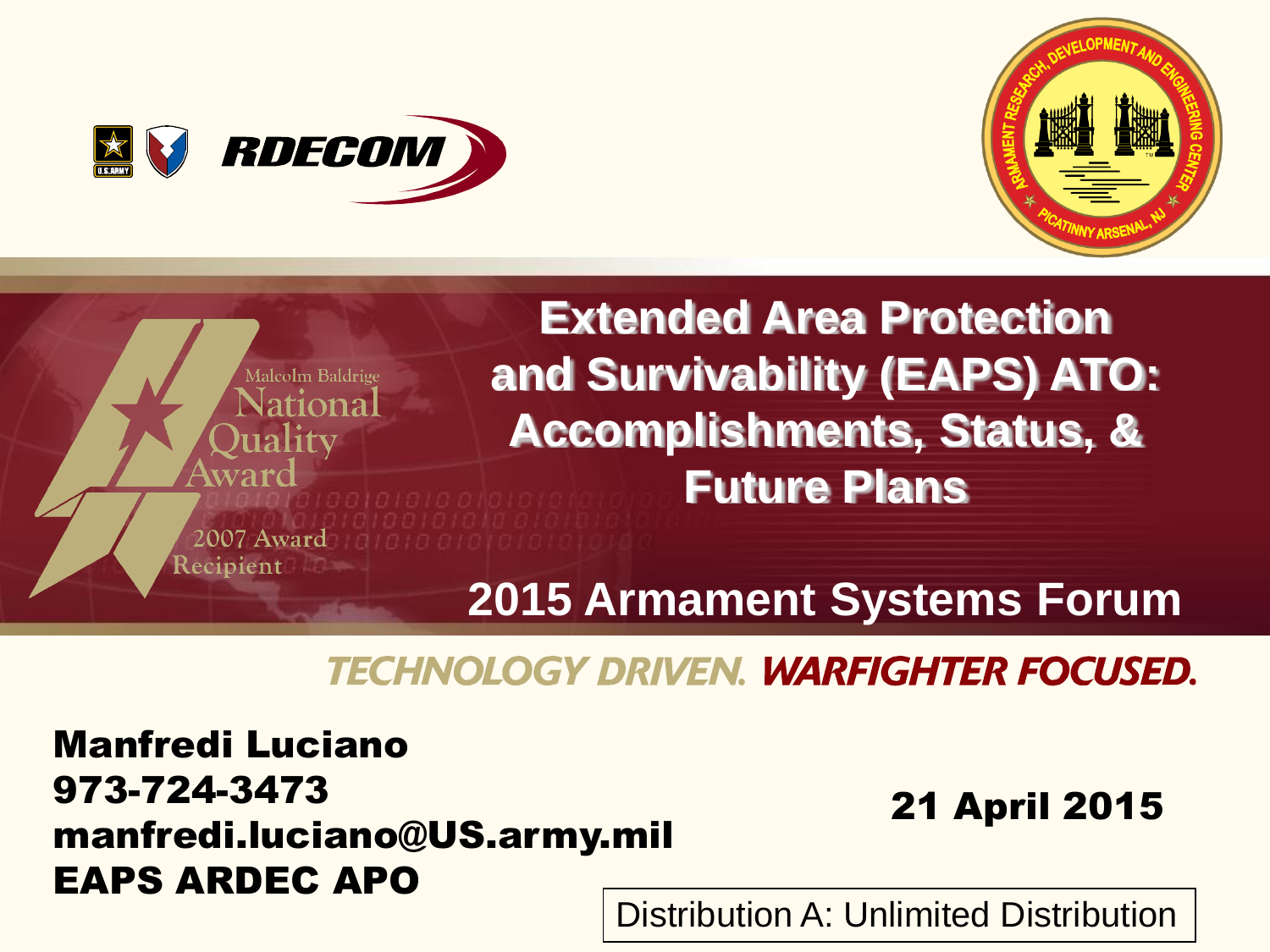

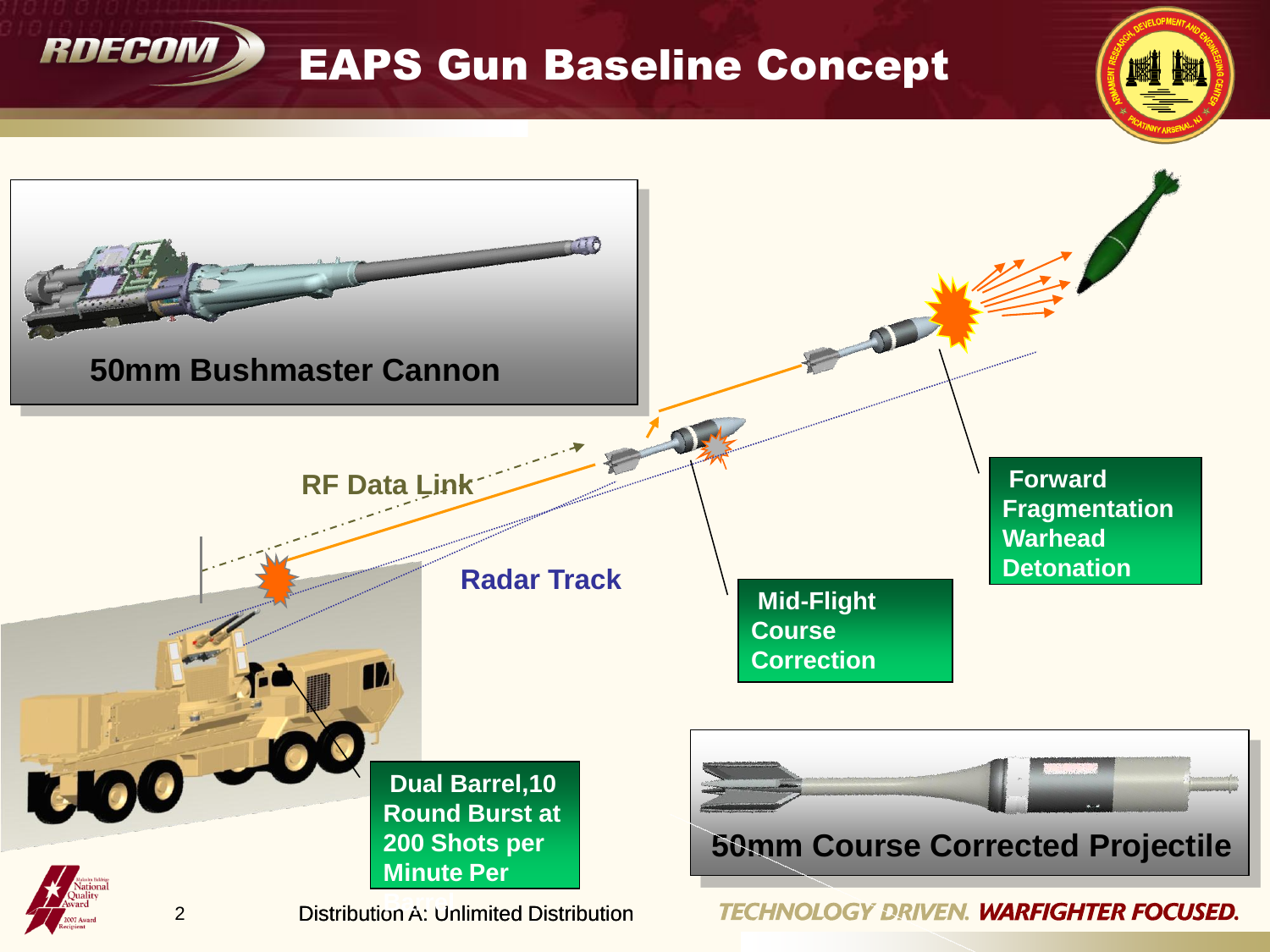

# EAPS Gun System





–**Hybrid Bushmaster Gun** –**BMIV AFT RECEIVER with BMIII BREECH & FWD RECEIVER** –**Accommodates EAPS 50mm Caliber and 538mm Cartridge Length**



#### **Interferometric Radar**

**Angle accuracy (x,y,z) < 0.3 mils @ 20dB SNR**

**Range accuracy < 0.2 meters**

**Track 6 threats & 10 outgoing interceptors/threat**

**Ground Station For Fire Control & Communication** RF Communications, Single Shot Thruster, Forward Frag MEFP Warhead



Dual Cannons for 400 rpm Firing Rate HEMTT Proposed Platform Stryker Class Vehicle Possible 360˚ w/ Specific Engagements to 90˚ Quadrant



**TECHNOLOGY DRIVEN. WARFIGHTER FOCUSED.**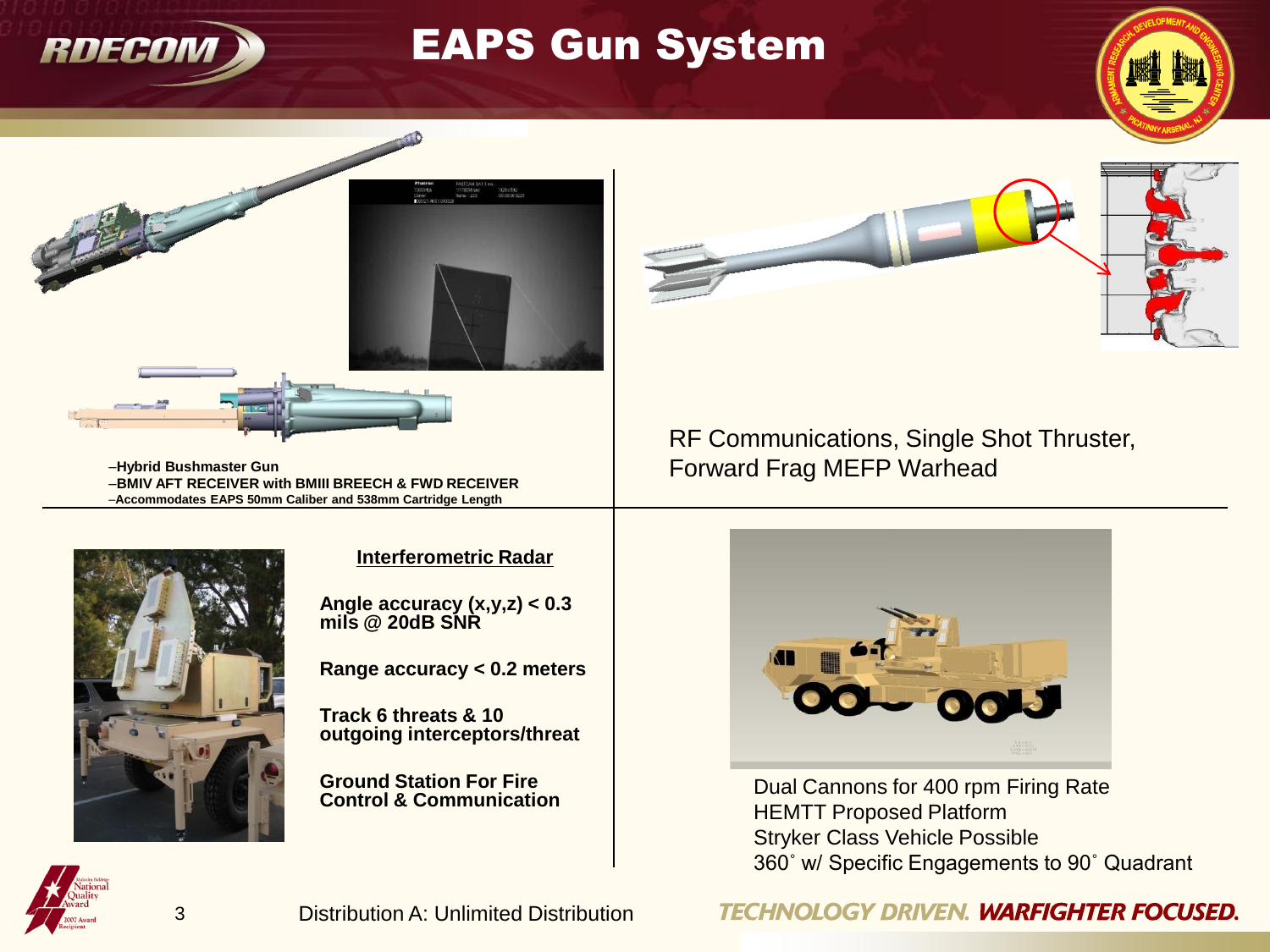EAPS Program Accomplishments



• ATO-R (2006-2009)

RNFCAM

- System Study, Completed Prototype Component Design.
- Demonstrated Sub System Technologies: Hybrid Bushmaster Gun, Command Guided Interceptor, Interferometry Radar. (TRL-6)
- ATO-ID (2009-2013)
	- Completed Tactical Sub System Designs.
	- Demonstrated Lethality Performance.
	- Fabricated & Demonstration Tactical EAPS Radar.
	- Established Battle Station/Platoon Concept & CONOPS.
- ATO-ID (2014-2015)
	- Dynamic Intercept Demonstration.
	- Demonstrated Sub System Integration.
		- Gun, Radar, Interceptor with Threat Tracking
	- Developed & Demonstrated Fire Control Algorithm.

#### **Final Demonstration Planned for June 2015**

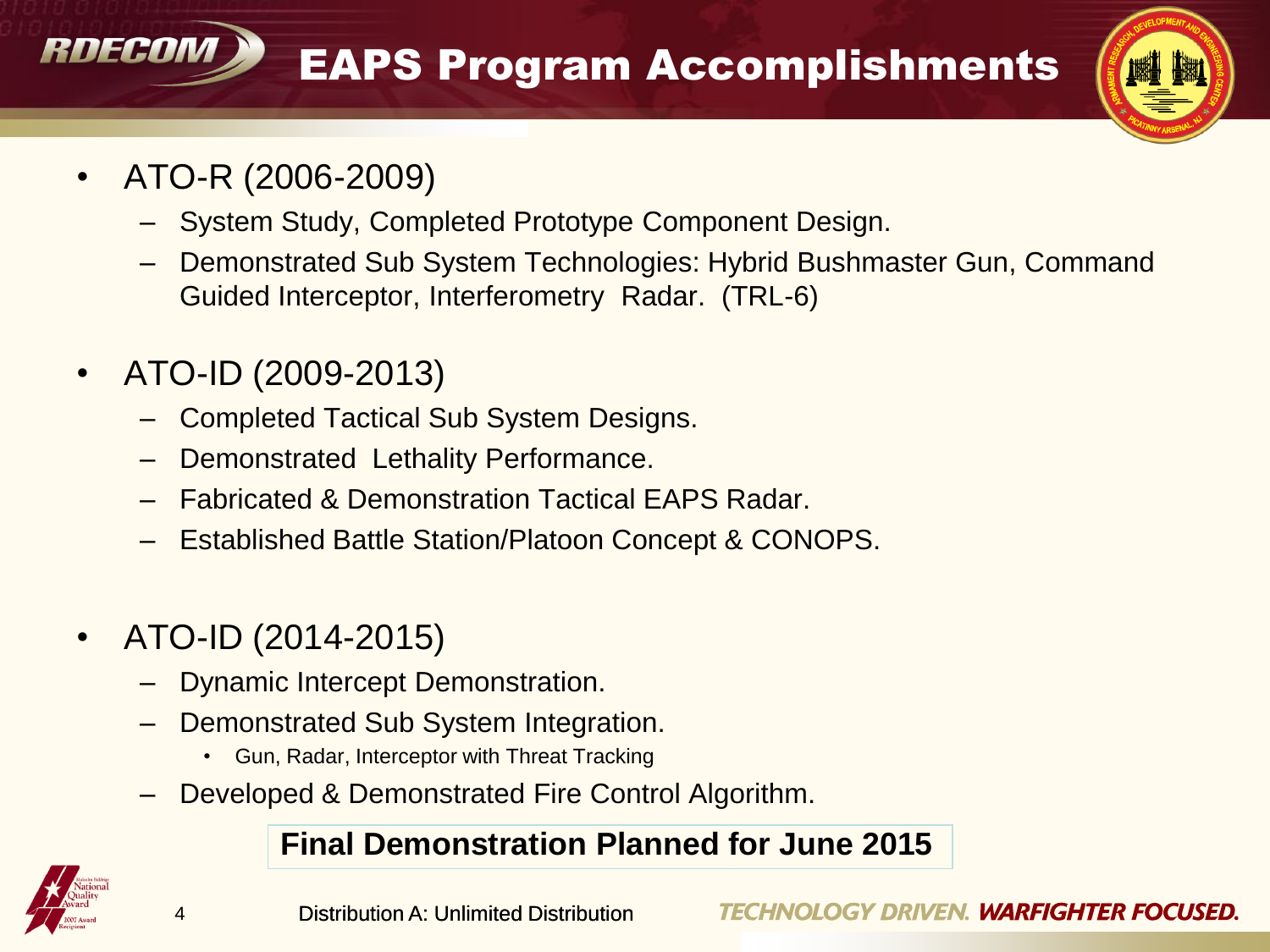

# **EAPS 18 Month Plan: TRL-6 Integration**



*θ*

**Lethality Methodology** Blast vs. Frag

# Objective: Tactical Intercept of UAS at ~1000m



•**18 Months to get to Demo**

- •**Develop Fire Control to:**
- •**Intercept Class 1 or 2 UAS @ 1000m**
- •**Use Fixed Double Mann Barrels**
- •**Two Rd Command Guide Burst**



- **Track Threat**
- **Fire Guns**
- **Track Interceptors**
- **Command Maneuver**
- •**Command Intercept Detonation**

TECHNOLOGY DRIVEN. WARFIGHTER FOCUSED.

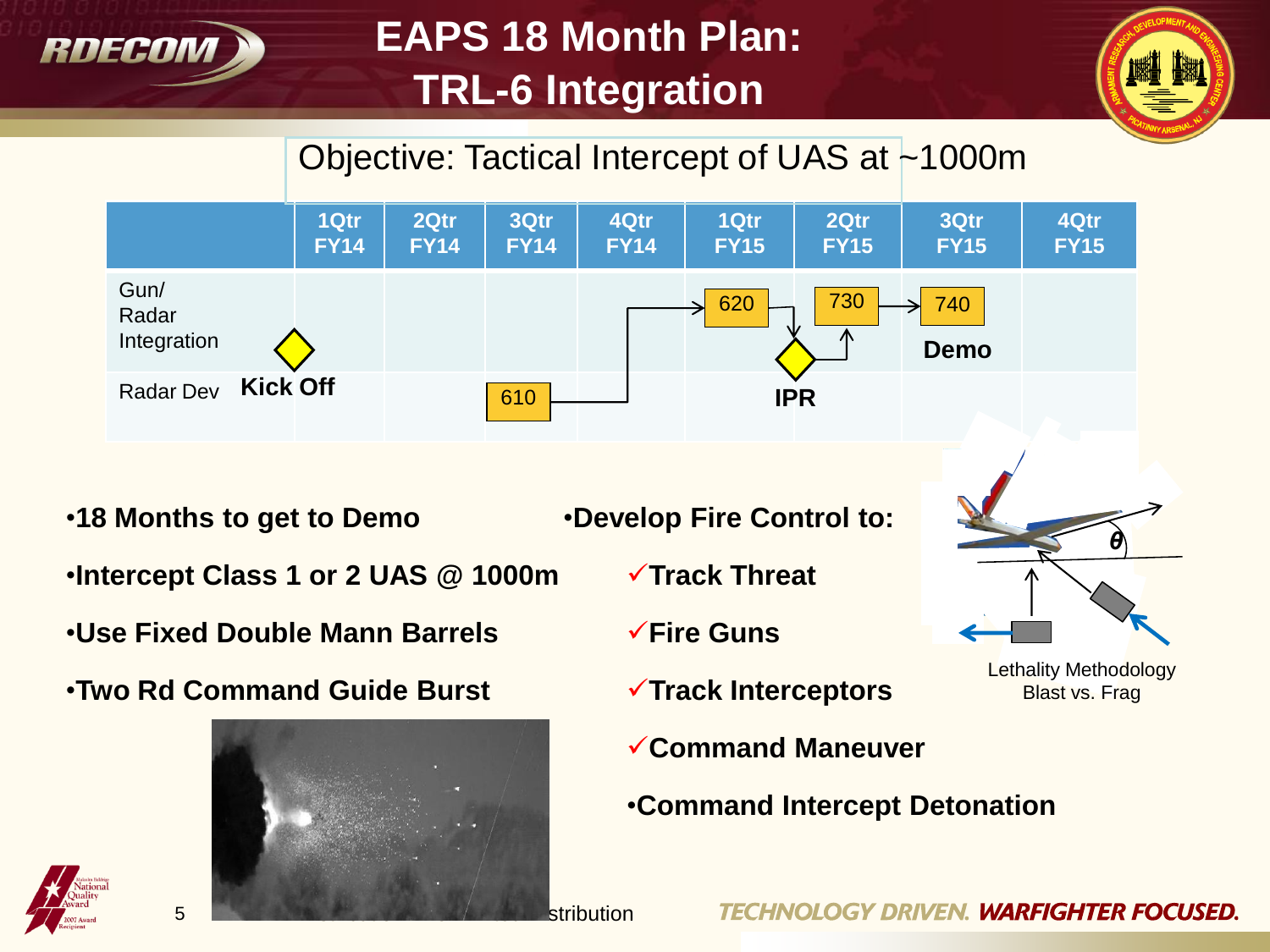

7.42067.42067.42077.42077.42087.42087.42087.4209 3.6585

Easting (m)

UAS Position Gun FLIR Projection KTM Projection Resolved Projectile Location

> 3.6585 <sup>s5</sup><br>Northing (m)<sup>6</sup>

 $x 10^5$ 

Up (ortho) (m)

### Test 620: Intercept Attempt Demonstrates Fire Control Computations



- Intercept Time: 15.23.05.19.95
- Optical Scoring (<2m)
- Miss distance video analysis: 2.36m (right)
- Inert Warhead